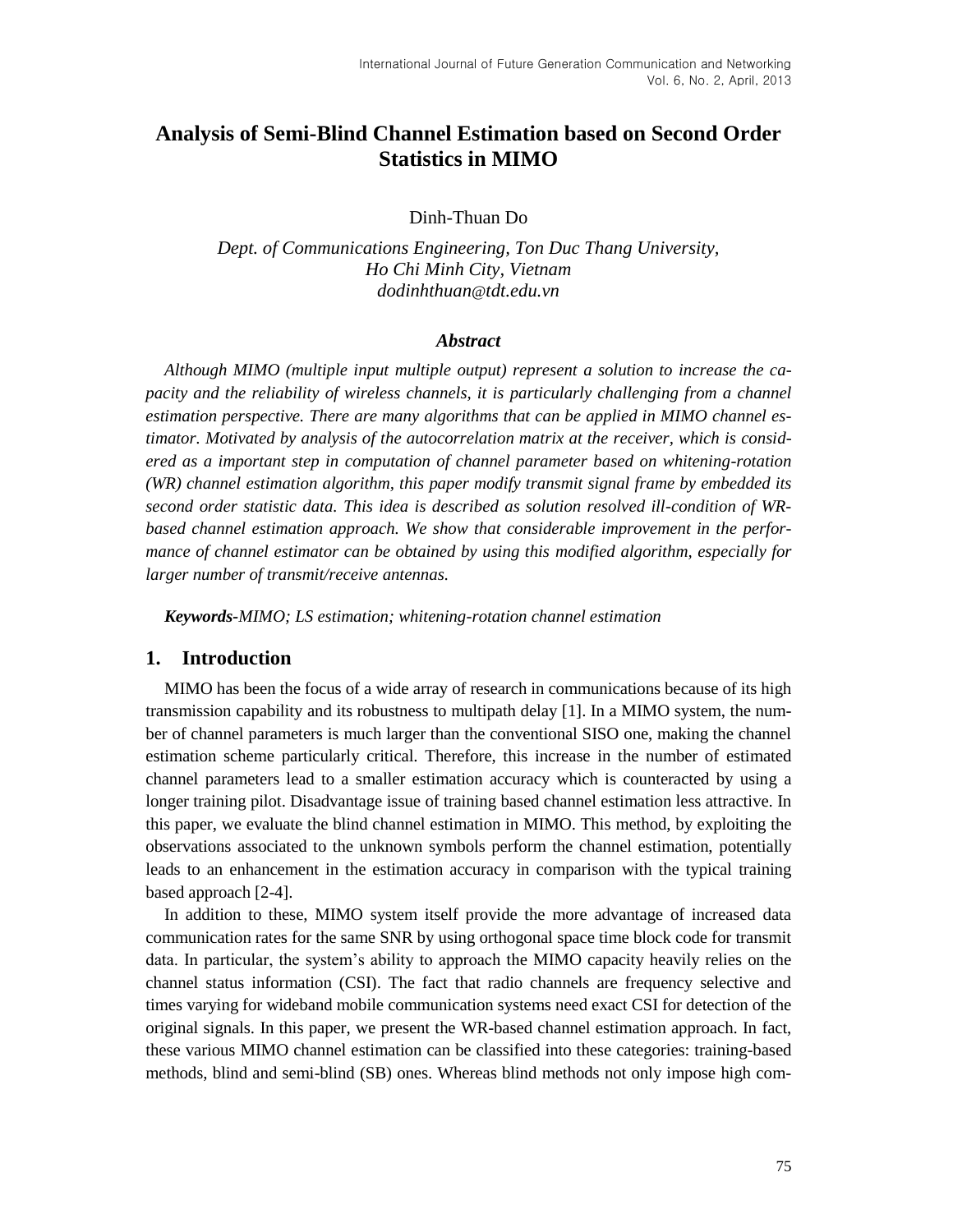plexity and slow convergence but also suffer from unavoidable decision ambiguities. In general, the family of blind methods for joint channel estimation and data detection does not require training symbols and hence does not reduce the achievable system throughput.

The popular algorithm in channel estimation is based on Maximum-LikeLihood (ML) algorithm. However, the complexity of ML scheme of the MIMO with larger number of transmit and receive antennas too high as the big drawbacks of this technique. The blind scheme used in this paper so-called whitening-rotation algorithm. This blind channel estimation has received considerable attraction in wireless communications. In these systems, digital signals are transmitted via multipath that often cause signal distortion extremely. To obtain the exact input data, channel impulse responses can be estimated using high order statistic (HOS) property of the received output data. Without training sequence, the blind channel estimation approach is usually required. One of the most effective methods is solution based on the second order statistics of the received signal. Applying the eigenvalue decomposition algorithm and orthogonal property of subspaces, channel value can be calculated in approximation schemes. It is observed that the autocorrelation matrix of the received signal is important parameter evaluating the performance of the subspace based channel estimation [5-8].

In previous works, the WR-based channel estimation has been proposed for MIMO system with ill-condition at high SNR [9, 10]. Generally, this approach consists of two steps: 1) estimation of a unitary rotation matrix using training sequence; and 2) estimation of a whitening matrix utilizing autocorrelation matrix of the receive signal. It is worth nothing that the number of receive antenna, using in WR-based channel estimation algorithm, is greater than or equal to the number of transmit antennas. However, the WR-based scheme is only efficient in the specific case of signal-to-noise ratios (SNR) because of the signal perturbation error caused by the blind part of the WR method.

More specifically, the noise part in receive signal is considered as main reason leading to ill-condition of WR-based channel estimation in high SNR. In this paper, we use the new transmit frame with embedded SOS data in order to reduce noise term at the receiver.

The rest of the paper is organized as follows. In Section 2, we introduce the WR-based channel estimation in flat fading MIMO channel. In next section, we analysis of SOS-based transmit frame aiming to reduce the affect by the pertubation signal. The numerical results are presented in Section 4 and conclusions are drawn in Section 5.

Notation: The uppercase letters denote matrices,  $(.)<sup>H</sup>$  stands for complex conjugate transpose;  $\left\| \cdot \right\|^2$  denotes Frobenius norm.

## **2. MIMO Channel Estimation based on Whitenning-Rotation Matrices**

In this work, we analysis of MIMO system with  $N_T$  transmit and  $N_R$  receive antennas. The MIMO flat fading is characterized by a  $N_R \times N_T$  matrix. Suppose that the transmit signal vector  $\mathbf{x}(n) = [\mathbf{x}_1(n), ..., \mathbf{x}_{N_T}(n)]^T$  whose elements are independent identically distributed (i.i.d) Gaussian random variables with zero mean and unit variance  $\sigma_x^2 = 1$ , the received signal vector  $\mathbf{y}(n) = [\mathbf{y}_1(n), ..., \mathbf{y}_{N_R}(n)]^T$  can be described as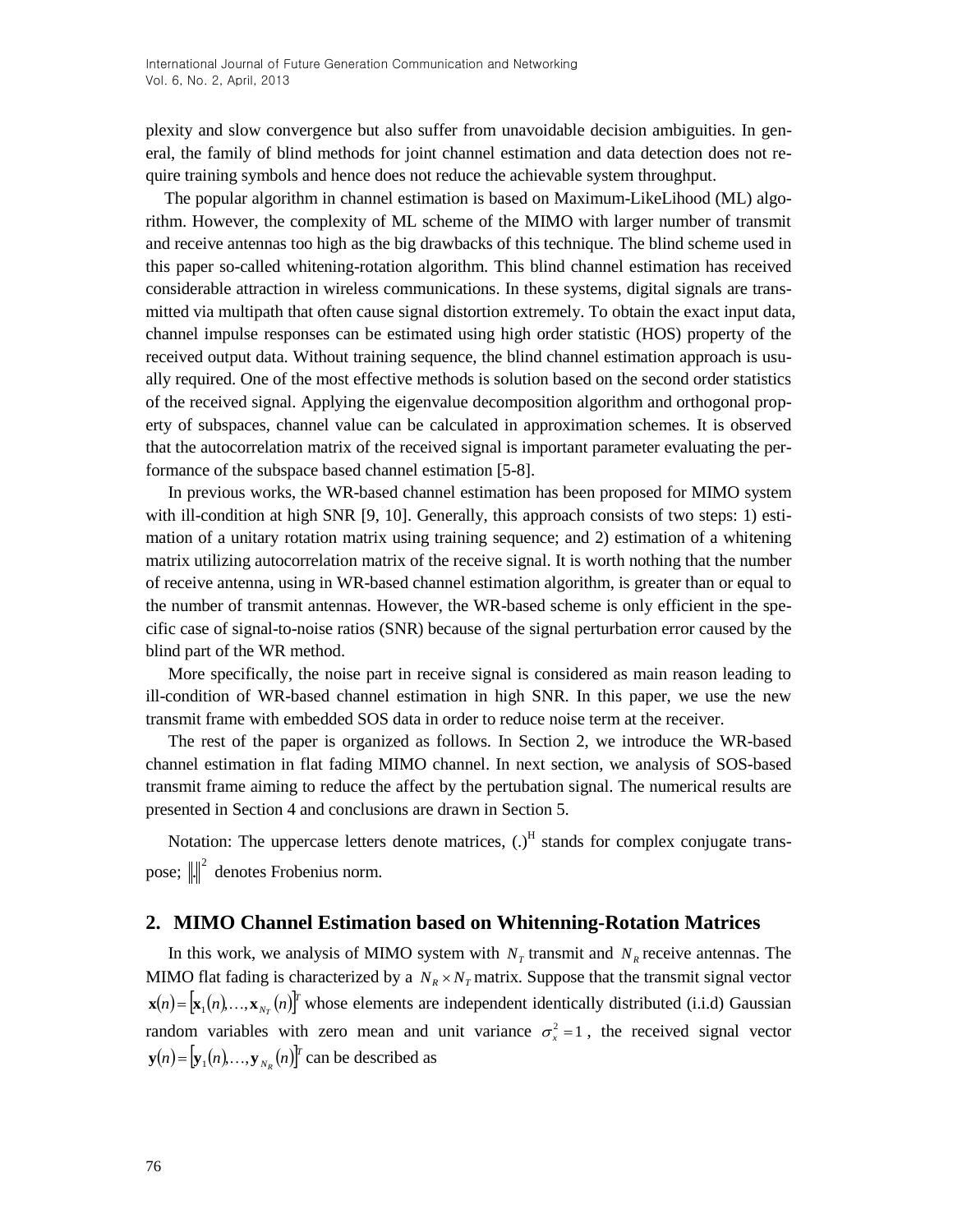$$
\mathbf{y}(n) = \mathbf{H}\mathbf{x}(n) + \mathbf{v}(n) \tag{1}
$$

In this paper, the whitening-rotation based channel estimation algorithm using SVD of **H** matrix

$$
SVD(\mathbf{H}) = \mathbf{PSQ}^H
$$
 (2)

**(1)** based channel estimation algorithm using SVD of **H**<br>
based channel estimation algorithm using SVD of **H**<br>
SVD(**H**) = **PS Q<sup>tt</sup>** channel estimation algorithm using SVD of **H**<br>
sight which is given by<br>
sighthos, we Both **P** and **Q** must be satisfied the following properties:  $PP^H = P^H P = I$  and the same one for the matrix **Q**. From these decompositions, we get the whitening matrix **W** is given by **W** = **PS** which can be estimated blindly and especially only based on the received data. The next step can be done by using the training sequence for estimation of the matrix **Q** with assumption of **W** known perfectly at the receiver. The optimal issue now is presented follow Maximum-Likelihood (ML) estimate scheme for matrix **Q**. The ML estimate of **Q** is given as a solution of the cost function

$$
\hat{\mathbf{Q}} = \arg \min \left\| \mathbf{Y}_p^H - \mathbf{X}_p^H \mathbf{Q} \mathbf{S} \right\|^2
$$
  
subject to  $\mathbf{Q} \mathbf{Q}^H = \mathbf{I}$  (3)

As a result, the constrained estimate  $\hat{\mathbf{Q}}$  will be formulated as

$$
\hat{\mathbf{Q}} = \mathbf{U}_p \mathbf{R}_p^H \left( 4 \right)
$$

It is worth nothing that  $\mathbf{R}_p^H$  can be derived from

$$
\mathbf{U}_p \mathbf{S}_p \mathbf{R}_p^H = SVD(\mathbf{X}_p \mathbf{Y}_p^H \mathbf{S})
$$
\n(5)

Combining the calculation of both of matrix **W** and **Q**, we obtain the estimated channel  $\hat{H}$ 

$$
\hat{\mathbf{H}} = \mathbf{W}\hat{\mathbf{Q}} \ (6)
$$

with the assumption of the matrix **W** known perfectly at the receiver.

# **3. The Transmit Frame Embedded Second Order Statistic Data**

It is known that, the WR-based channel estimation scheme is especially related to the property of the receive signal. The autocorrelation matrix of the receive signal can be written as

$$
\mathbf{R}_{Y} = \frac{1}{N} \sum_{n=1}^{N} \mathbf{y}(n) \mathbf{y}^{H}(n) - \sigma_{Y}^{2} \mathbf{I}
$$
 (7)

Note that N is the number of slots in the transmit signal frame. Then, we expand above expression in new function

$$
\mathbf{R}_{Y} = \frac{1}{N} \sum_{n=1}^{N} [\mathbf{H} \mathbf{x}(n) + \mathbf{v}(n)][\mathbf{H} \mathbf{x}(n) + \mathbf{v}(n)]^{H} - \sigma_{v}^{2} \mathbf{I}
$$
  
\n
$$
= \mathbf{H} \left[ \frac{1}{N} \sum_{n=1}^{N} \mathbf{x}(n) \mathbf{x}^{H}(n) \right] \mathbf{H}^{H} + \mathbf{H} \left[ \frac{1}{N} \sum_{n=1}^{N} \mathbf{x}(n) \mathbf{v}^{H}(n) \right]
$$
  
\n
$$
+ \left[ \frac{1}{N} \sum_{n=1}^{N} \mathbf{x}^{H}(n) \mathbf{v}(n) \right] \mathbf{H}^{H} + \frac{1}{N} \sum_{n=1}^{N} \mathbf{v}(n) \mathbf{v}^{H}(n) - \sigma_{v}^{2} \mathbf{I}
$$
 (8)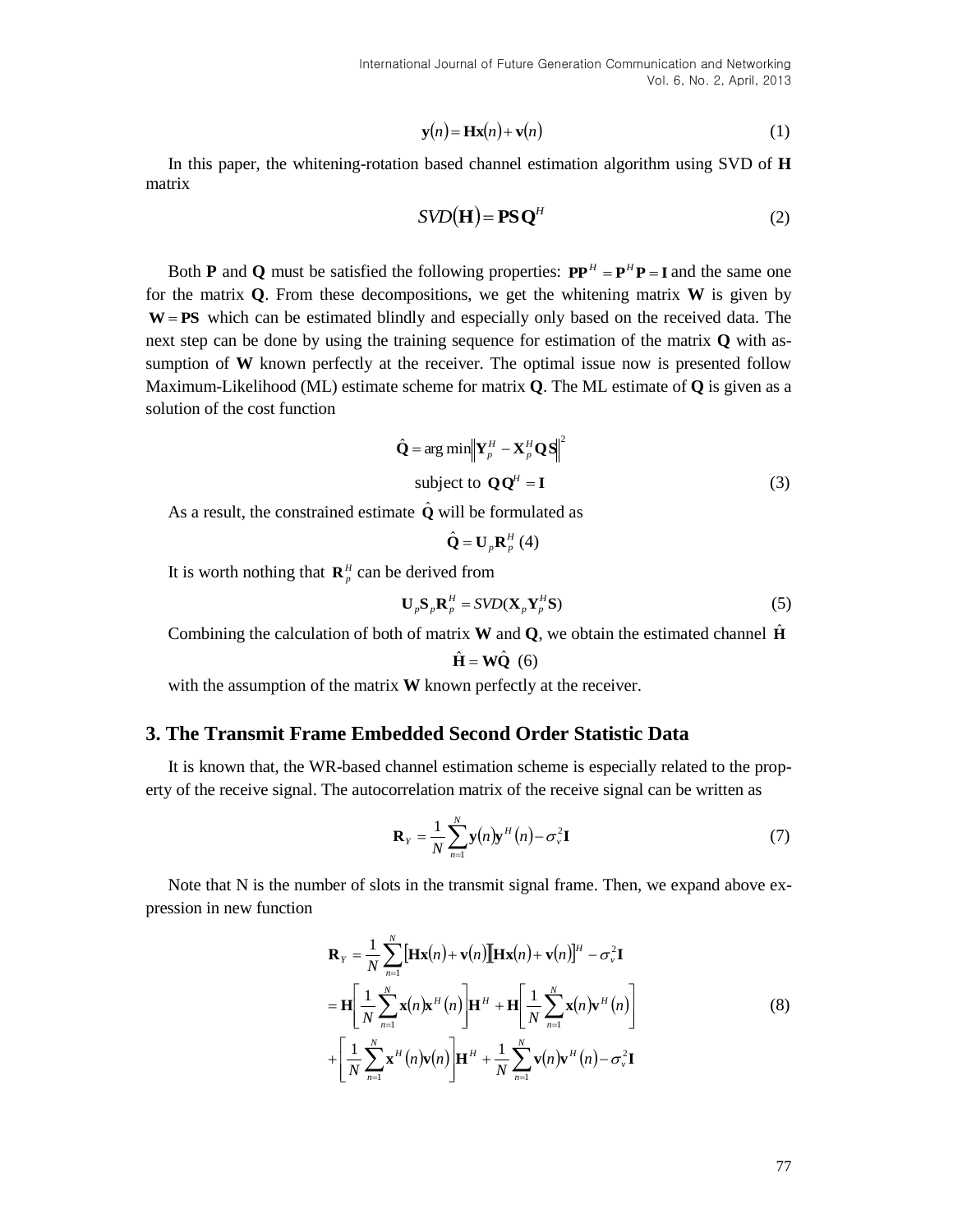International Journal of Future Generation Communication and Networking Vol. 6, No. 2, April, 2013

Next, we have the minor change in the formulation of  $\mathbf{R}_Y$  to following one

$$
\mathbf{R}_{Y} = \mathbf{H} \left[ \frac{1}{N} \sum_{n=1}^{N} \mathbf{x}(n) \mathbf{x}^{H}(n) \right] \mathbf{H}^{H} + \mathbf{H} \left[ \frac{1}{N} \sum_{n=1}^{N} \mathbf{x}(n) \mathbf{v}^{H}(n) \right]
$$
  
+ 
$$
\left[ \frac{1}{N} \sum_{n=1}^{N} \mathbf{x}(n) \mathbf{v}^{H}(n) \right]^{H} \mathbf{H}^{H} + \frac{1}{N} \sum_{n=1}^{N} \mathbf{v}(n) \mathbf{v}^{H}(n) - \sigma_{Y}^{2} \mathbf{I}
$$
(9)

Similarly, we also determine the autocorrelation one of transmit signal and then denotes this matrix as follow

$$
\Delta \mathbf{R}_x = \frac{1}{N} \sum_{n=1}^{N} \mathbf{x}(n) \mathbf{x}^H(n) - \sigma_x^2 \mathbf{I}
$$
 (10)

We also rewrite (9) in noise-free case [11-14]

$$
\hat{\mathbf{R}}_{Y} = \mathbf{H}(\mathbf{I} + \Delta \mathbf{R}_{X})\mathbf{H}^{H}
$$
\n(11)

Whereas, the full receive data as  $\hat{\mathbf{R}}_Y = \mathbf{H}(\mathbf{I} + \Delta \mathbf{R}_X)\mathbf{H}^H + \Delta \mathbf{R}_Y$ 

In order to simplicity, the paper redefined as the other version of this autocorrelation matrix as

$$
\Delta \mathbf{R}_{x1} = \sum_{n=1}^{N} \mathbf{x}(n) \mathbf{x}^{H}(n) - N \sigma_{x}^{2} \mathbf{I}
$$
 (12)

Then analysing the autocorrelation transmit signal, we have

$$
\Delta \mathbf{R}_{x1} = \lambda \mathbf{X}_{x1} \mathbf{X}_{x1}^H \tag{13}
$$

Finally, the total transmit frame consists of the pure data  $(\mathbf{X})$ , the training sequence  $\mathbf{X}_p$ , and the added information  $(\mathbf{X}_{x1})$ . In simulation, the paper tries some controlled coefficients of  $\lambda$  .

#### **4. Simulation Results**

In simulations, we assume a MIMO system with 4 transmits antennas and 6 receive antennas, in which the QPSK modulation is applied. In addition, we consider a Rayleigh channel whose elements are i.d.d. complex Gaussian variables with zero mean and unit variance. In order to enhance the simulation results, the paper run the program with 20000 frames which are so-called the Monte Carlo iterations.

For these simulations, we use  $X_p = 100$  symbols for training sequence compared to the total pure data length of  $X = 1000$  symbols and added 5 symbols follow SOS of transmit signal. We also have the remark that assuming the MIMO fading channel is static for the packet duration (or as the term of block fading channel as most of literature mentioned). In real environment, the MIMO channel can be time-variant during the period of a packet.

Because of difficulty in find out *lambda* coefficient, in this paper, we try some simulation run in order to get accepted MSE value in real MIMO applications as Table 1.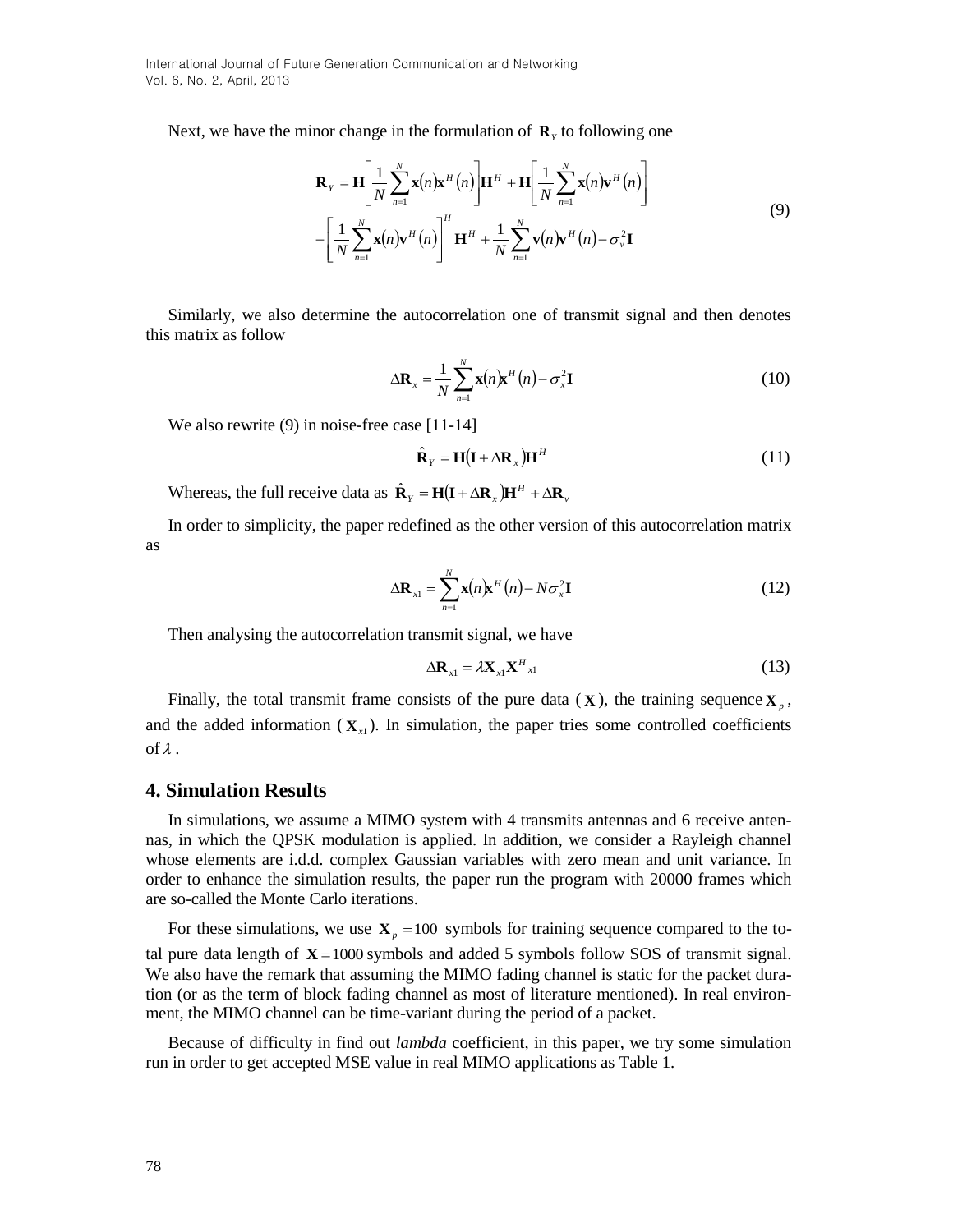| No.            | $\lambda$      | $MSE$ (dB)    |
|----------------|----------------|---------------|
|                |                | with SNR=25dB |
| $\mathbf{1}$   | $\overline{2}$ | $-35$         |
| $\overline{2}$ | 4              | $-33$         |
| 3              | 6              | $-35$         |
| 4              | 8              | $-36$         |
| 5              | 10             | $-33$         |
| 6              | 12             | $-35$         |
| 7              | 14             | $-36$         |
| 8              | 16             | $-34$         |
| 9              | 18             | $-35$         |
| 10             | 20             | $-32$         |

**Table 1. Some simulation runs with different number of lambda**

The first experiment (Figure 1) shows the relationship between channel estimation MSE versus Eb/No and comparison of the estimations with LS-based approach and transmit scheme embedded SOS data. It is clearly that the MSE of both methods decrease as SNR increases.

Figure 2, in the second experiment, depicts the MSE performance with many choices of model of MIMO systems. It can be seen that the stable quality in WR-based channel estimation.



**Figure 1. The MSE performance of the modified transmit frame based on WR algorithm**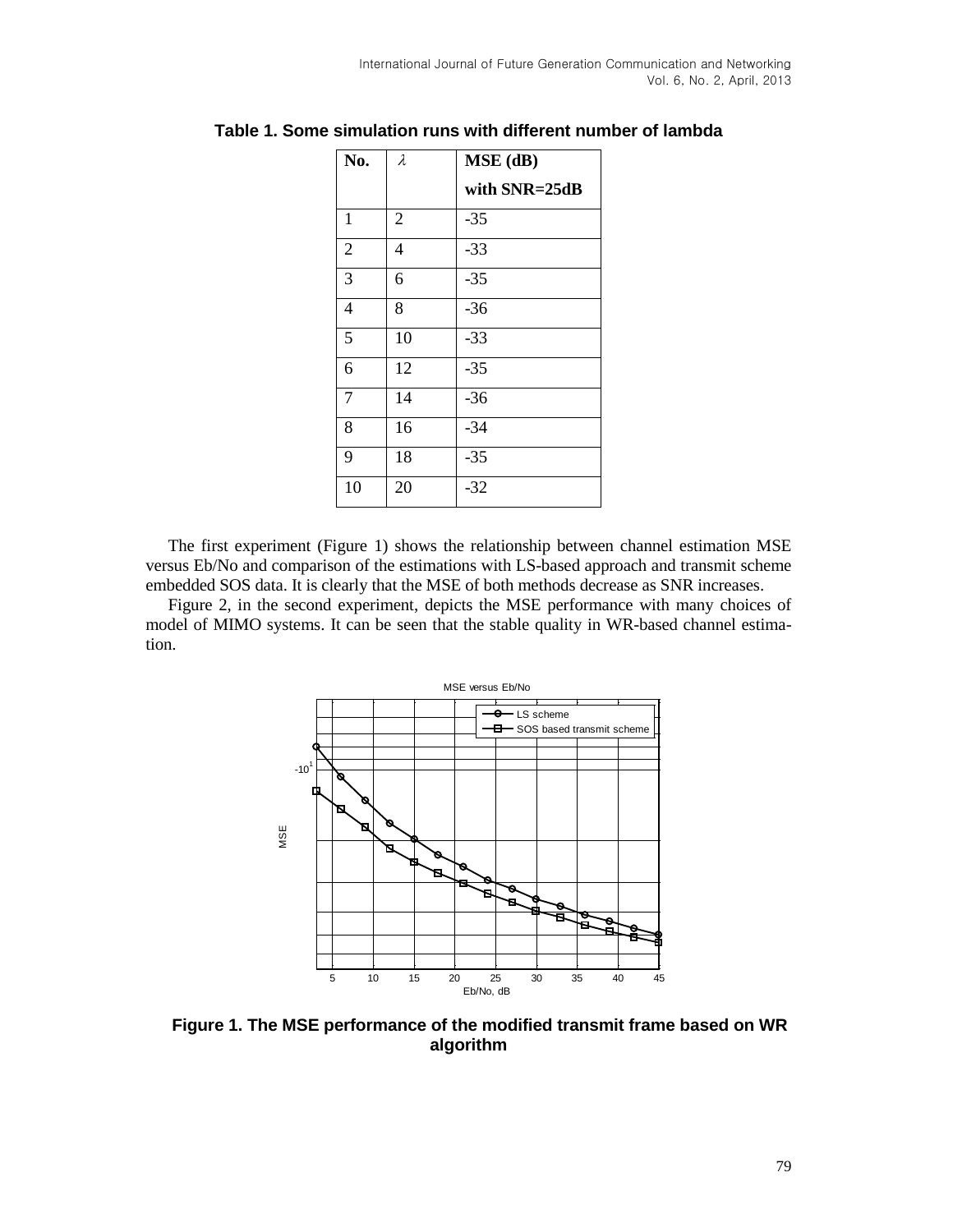

**Figure 2. The MSE performance versus Eb/No with different MIMO models**

# **5. Conclusion**

We have presented the algorithm using transmit frame combining the information of itself autocorrelation matrix. This scheme makes the performance of the WR-based channel estimation reaching to a significant improvement especially in high SNR domain. This paper also tries various parameters of *lambda* then determines wanted MSE value.

## **References**

- [1] M. Biguesh and A. B. Gershman, "MIMO channel estimation: optimal training and tradeoffs between estimation techniques", in Proc. of the IEEE International Conference on Communications, Paris, France, **(2004)**, pp. 2658 - 2662.
- [2] I. Barhumi, G. Leus and M. Moonen, "Optimal training design for MIMO-OFDM systems in mobile wireless channels," IEEE Transactions on Signal Processing, vol. 51, **(2003)**, pp. 1615-1624.
- [3] M. Biguesh and A. B. Gershman, "Training-based MIMO channel estimation: a study of estimator tradeoffs and optimal training signals", IEEE Trans. on Signal Procsessing, vol. 54, **(2006)**, pp. 884-893.
- [4] T. -H. Chang, Y. W. P. Hong and C. -Y. Chi, "Training signal design for discriminatory channel estimation", in Proc. of the IEEE Global Telecommunications Conference (GLOBECOM 2009), Hawaii, USA, **(2009)**, pp. 1-6.
- [5] A. Gorokhov and P. Loubaton, "Subspace-based technique for blind seperation of convolutive mixtures with temporally correlated sources", IEEE Trans. Circuits System I, vol. 44, **(1997)**, pp. 812-820.
- [6] A. Medles, D. T. M. Slock and E. D. Carvalho, "Linear prediction based semi-blind estimation of MIMO FIR channels", in Proc. of the IEEE Third Workshop on Signal Processing Advances in Wireless Communications (SPAWC '01), **(2001)**, pp. 58-61.
- [7] J. Via, I. Santamaria, A. Sezgin and A. J. Paulraj, "SOS-based blind channel estimation under space-time block coded transmissions", in IEEE 8th Workshop on Signal Processing Advances in Wireless Communications, SPAWC 2007, Helsinki, Findland, **(2007)**.
- [8] S. Zhou, B. Muquet and G. B. Giannakis, "Subspace-based semi-blind channel estimation for block precoded space-time OFDM", IEEE Trans on Signal Procsessing, vol. 50, **(2002)**, pp. 1215-1228.
- [9] A. K. Jagannatham and B. D. Rao, "Constrained ML algorithms for semi-blind MIMO channel estimation", in Proc. IEEE Global Telecommunications Conference GLOBECOM, Texas, USA, **(2004)**, pp. 2475 – 2479.
- [10] A. K. Jagannatham and B. D. Rao, "Whitening-Rotation-based semi-blind MIMO channel estimation," IEEE Trans. Signal processing, vol. 54, **(2006)**, pp. 861 - 869.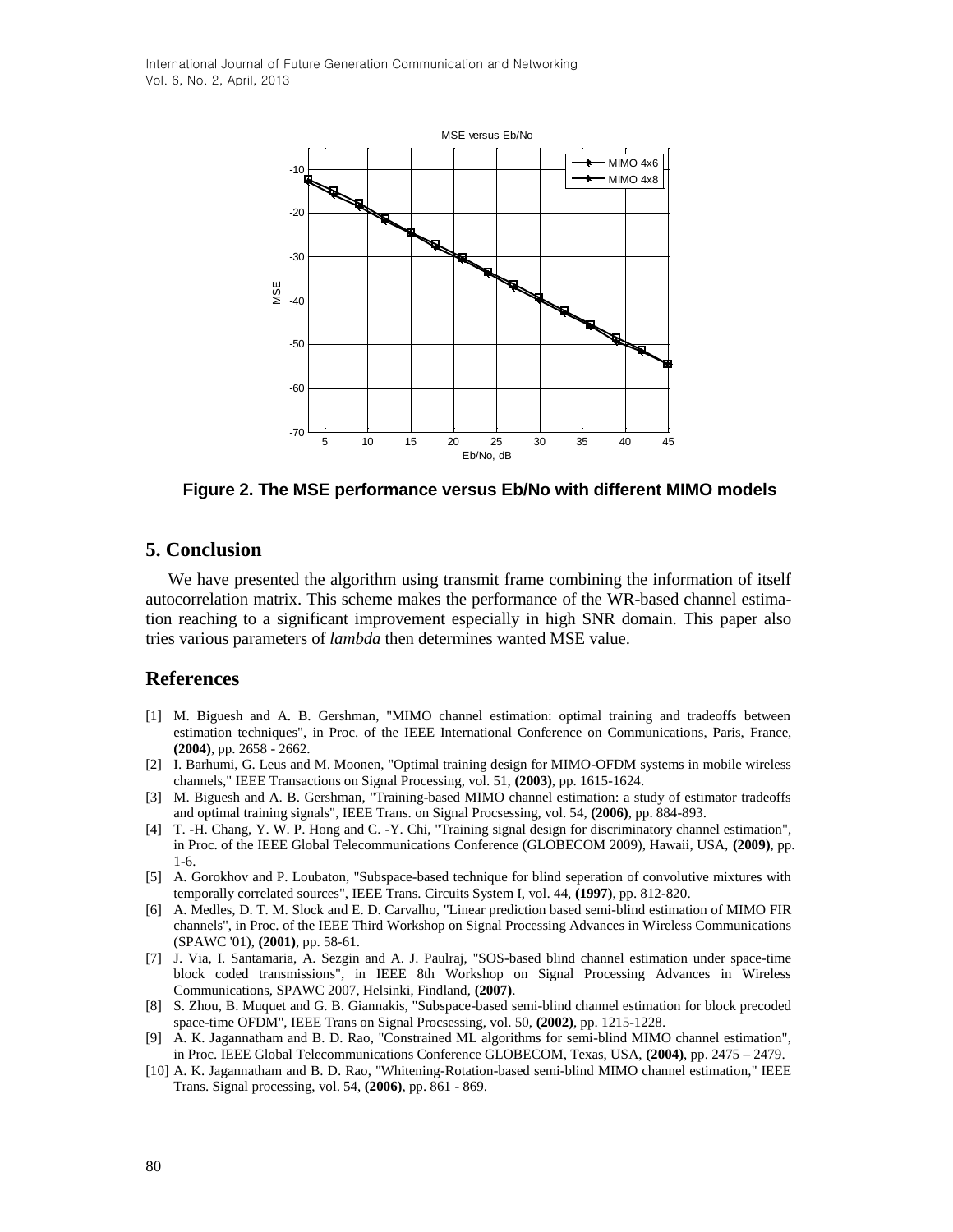- [11] B. Ivan, P. P. Athina and I. D. Konstaninos, "On blind Identifiability of FIR-MIMO systems with cyclostationary inputs using second order statistics", IEEE Trans. on Signal Processing, vol. 51, **(2003)**, pp. 434 - 441.
- [12] S. Liang, *et al.*, "A Novel Channel Estimation for Frequency-Selective Block-Fading Rayleigh MIMO Channels Based on Parametric Channel Modeling", in Proc. of the IEEE Wireless Communications and Networking Conference (WCNC 2007), Hong Kong, **(2007)**, pp. 175 - 180.
- [13] N. Sarmadi and M. Pesavento, "Closed-form blind channel estimation in orthogonally coded MIMO-OFDM systems: A simple strategy to resolve non-scalar ambiguities", in Proc. of the IEEE 12th International Workshop on Signal Processing Advances in Wireless Communications (SPAWC), San Francisco, USA, **(2011)**, pp. 321 - 325.
- [14] N. Sarmadi, S. Shahbazpanahi and A. B. Gershman, "Blind Channel Estimation in Orthogonally Coded MIMO-OFDM Systems: A Semidefinite Relaxation Approach", IEEE Journal on Signal Processing, vol. 57, **(2009)**, pp. 2354 - 2364.

## **Authors**



**Dinh-Thuan Do** obtained his PhD in Communications Engineering from the School of Electronics and Communications, Vietnam National University (VNU-HCMC) in 2012. He was a visiting scholar with Communications Engineering Institute, National Tsing Hua University, Taiwan from 2009 to 2010. In additions, he was senior engineer in Vina-Phone Company which is the biggest mobile network in Vietnam from 2003 to 2009. Since 2010, he is serving as a full time faculty in the School of Communications Engineering, Ton Duc Thang University. His research interest includes wireless communication network, cooperative communications and digital signal processing.